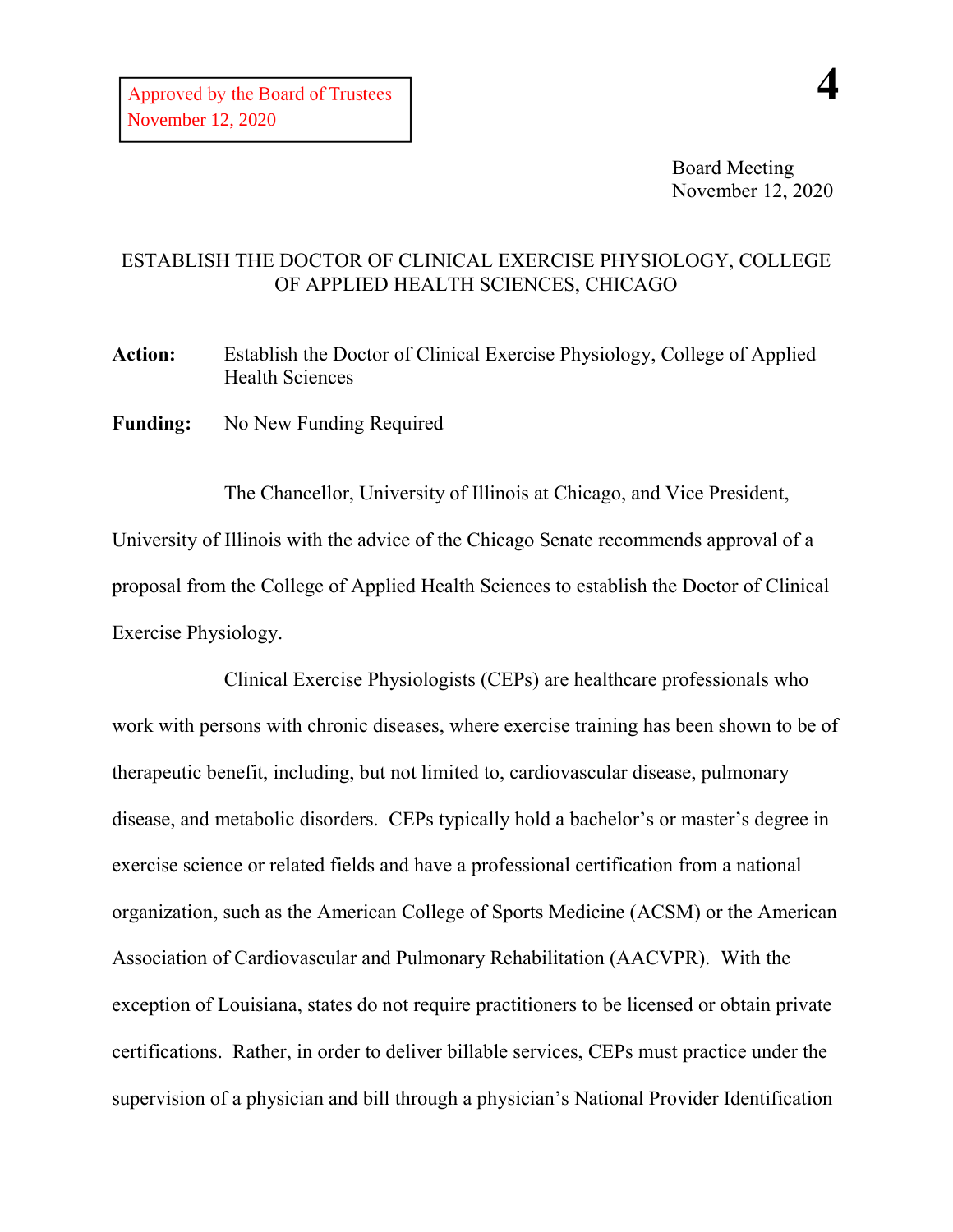number. Additionally, the antiquated CEP training model disproportionately focuses on the application of exercise services to patients with cardiovascular disease, with less attention given to other prevalent non-communicable diseases. These issues have contributed to reduced autonomy among licensed allied health professionals, stunted the growth of the CEP profession, and prevented CEPs from practicing and billing independently.

Accordingly, there is a growing interest in finding unique pathways to elevate the profession. The establishment of professional doctorate programs is seen as an opportunity to reimagine the delivery of CEP services and to move towards a more autonomous profession. The leaders of nationally recognized CEP programs are considering or initiating these efforts, and national and regional organizations, including the ACSM, the Clinical Exercise Physiology Association, and the Illinois Society for Cardiopulmonary Health and Rehabilitation, have endorsed the development of a professional doctorate.

Housed in the UIC Department of Physical Therapy, the degree will be the first doctorate of its kind in the country and world. It will provide didactic and clinical training opportunities designed to elevate professional preparation beyond what is currently available for students who aspire to practice as clinical exercise physiologists. The degree will serve as a continuation of the learning provided via master's degrees in CEP or like disciplines (e.g., kinesiology, exercise physiology, or exercise science). A master's degree will be required for admission, as will be at least 100 hours of experience

2